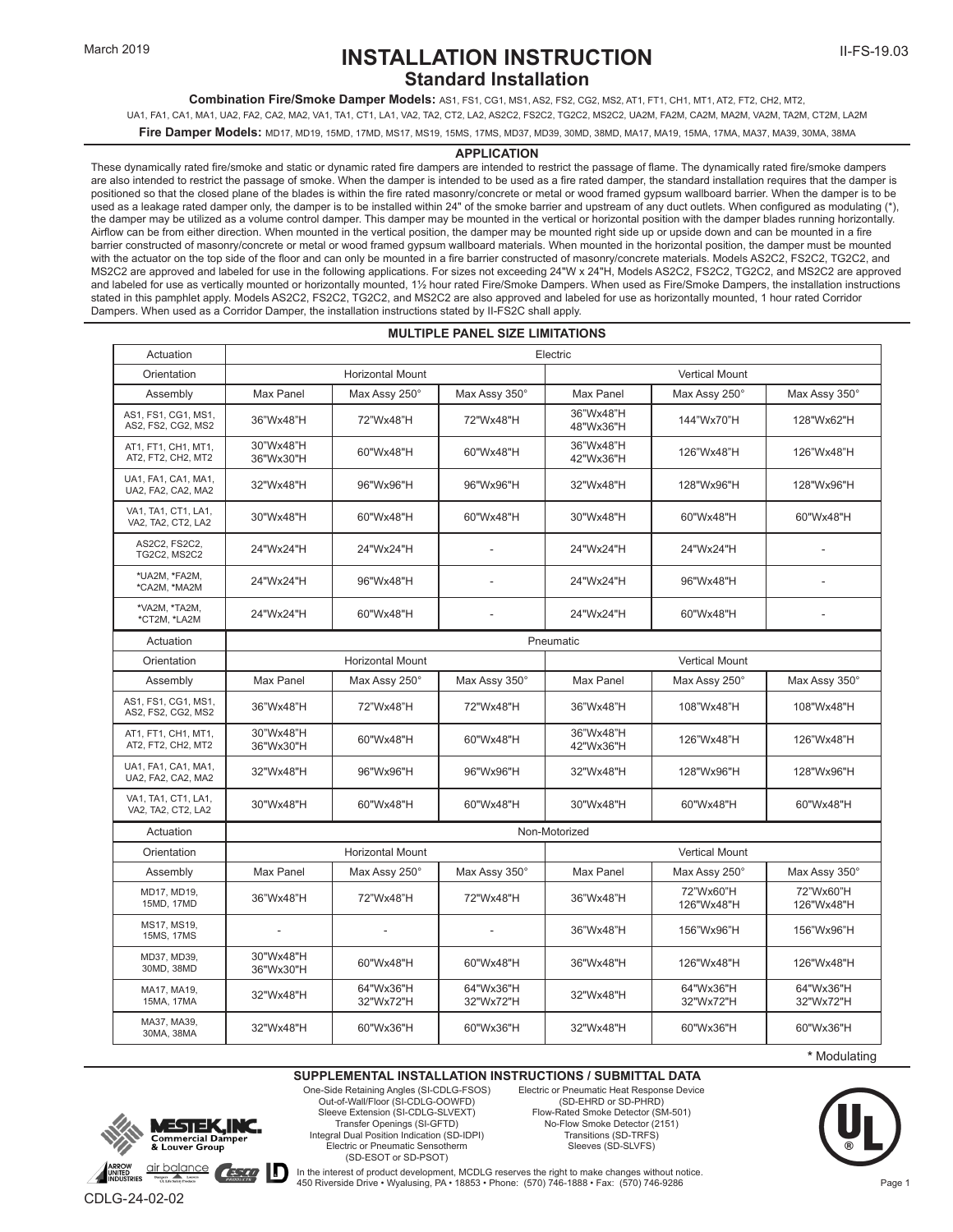### March 2019 **INSTALLATION INSTRUCTION INSTALLATION INSTRUCTIONS**

**1. General:** The installation of the damper and all duct connections to the damper sleeve shall conform to NFPA-90A and the SMACNA Fire, Smoke and Radiation Damper Installation Guide. All duct connections shall also conform to UL555 when the damper is intended to be used as a fire damper.

**2. Actuators:** Dampers must be supplied with factory mounted actuators (except Model MD17, MD19, 15MD, 17MD, MS17, MS19, 15MS, 17MS, MD37, MD39, 30MD, 38MD, MA17, MA19, 15MA, 17MA, MA37, MA39, 30MA, and 38MA) and are intended to close automatically when sensing heat or upon loss of electrical power or release of air pressure. When this damper is used as a leakage rated damper only, it shall be arranged to operate automatically and is to be controlled by a smoke detector. Refer to additional instructions, which detail damper actuator sequence of operations. Multiple actuators in a mechanically linked section that are factory wired/plumbed together have only one heat response device and one supply connection point. The supply connection point must be at the "master" actuator package, which contains the heat response device. The heat response device must be wired/plumbed between the supply connection point and the master actuator and all slave actuators. Refer to SI-ACTLOC for further details.

**3. Multiple Panel / Multiple Section Assembly:** Large damper assembly sizes may require multiple factory assembled modules that ship separately. Refer to page 5 for details.

**4. Sleeves:** *Sleeves are required for the proper installation of fire rated dampers, but need not be factory mounted.* Dampers with factory mounted external actuators can be supplied without sleeves, but require sideplates. Dampers with factory mounted internal actuators can be supplied without sleeves or sideplates. Sleeves shall be the same gauge or heavier as the duct to which it is attached. Gauges shall conform to SMACNA or ASHRAE duct standards. A field supplied sleeve is attached to the damper frame with  $\frac{3}{4}$ " diameter steel rivets,  $\frac{1}{4}$ " diameter steel bolts, #10 steel sheet metal screws, or 1/2" long welds. Fasteners shall be staggered on each side of the damper frame on 6" maximum centers and 31/2" maximum from each corner. For Class I Fire/Smoke dampers, approved caulking (reference note 7) shall be applied along the perimeter between the sleeve and the damper on both sides. For Class II Fire/Smoke dampers, approved caulking (reference note 7) shall be applied along the perimeter between the sleeve and the damper on only one side.

**5a. Expansion Clearance:** The opening in the wall for the fire rated damper shall be sized to provide expansion clearance between the sleeve and the opening. The minimum expansion clearance shall be the greater of ¼" or ¼" per foot of overall damper/sleeve width and height. The maximum expansion clearance shall not exceed ⅛" per foot of overall damper/sleeve width and height plus 2". The damper can be located anywhere in the opening and need not be centered. However, in cases of large damper assemblies, the damper must be centered in the opening such that the required expansion clearance gap does not exceed 3" on either side of the damper and the resulting larger retaining angle (see note 6) does not exceed 4". The top retaining angle is permitted to be larger than 4" given it is impractical to provide a clearance gap at the bottom of a large assembly.

**Example:** For a damper with exact outside dimensions of 36"W x 48"H, the gap at the top plus the gap at the bottom must be between 0.5" and 2.5". The gap at the left side plus the gap at the right side must be between 0.375" and 2.375".

**5b. Undercutting:** Width and Height dimensions apply to the frame size and do not include the outside sleeve thickness. If ordering with a heavy gauge sleeve, care must be taken to order the damper with additional undercuts to ensure the minimum required annular space is maintained.

**Example**: For a damper ordered as 36 x 48 with no undercut and 10ga sleeves will have an approximate OD of 361/4" x 481/4".

**6. Retaining Angle Attachment:** Perimeter retaining angles shall increase in size, proportionately, so there will be a minimum of 1" overlap on the wall, including at the corners. The angles shall be flush against the barrier. The leg attached to the damper can turn away from or into the opening. In metal frame construction, the angles can be mounted under or over the gypsum board. In wood frame construction, the angles must be mounted over the gypsum board. The perimeter mounting angles shall be fastened on all four sides and on both faces of the damper to the sleeve only, with  $\frac{3}{16}$ " diameter steel or stainless steel nuts and bolts or by tack welding with beads  $\frac{1}{2}$ "  $\pm$  1/4" in length or with #10 steel or stainless steel sheet metal screws or  $\frac{3}{16}$ " steel or stainless steel pop rivets. All connections shall be spaced on 6" maximum centers and 3" maximum from each corner (a minimum of 2 fasteners are required per side). For perimeter angle mounting on one side of the fire barrier only, reference Installation Instruction II-FSOS. Perimeter retaining angles shall be a minimum of 11/2" x 7/8" x 16 GA. steel. Corners of angles are not welded together for dampers with width or height dimensions exceeding 24". For dampers 24"W x 24"H or smaller, the corners of the perimeter mounting angles can be welded. Some local codes may not allow welded corners. Attachment of these angles must not restrict operation of the damper. Perimeter retaining angles and their mounting fasteners are not typically supplied with the damper.



ШD



In the interest of product development, MCDLG reserves the right to make changes without notice. 450 Riverside Drive • Wyalusing, PA • 18853 • Phone: (570) 746-1888 • Fax: (570) 746-9286

Radiation Damper Installation Guide.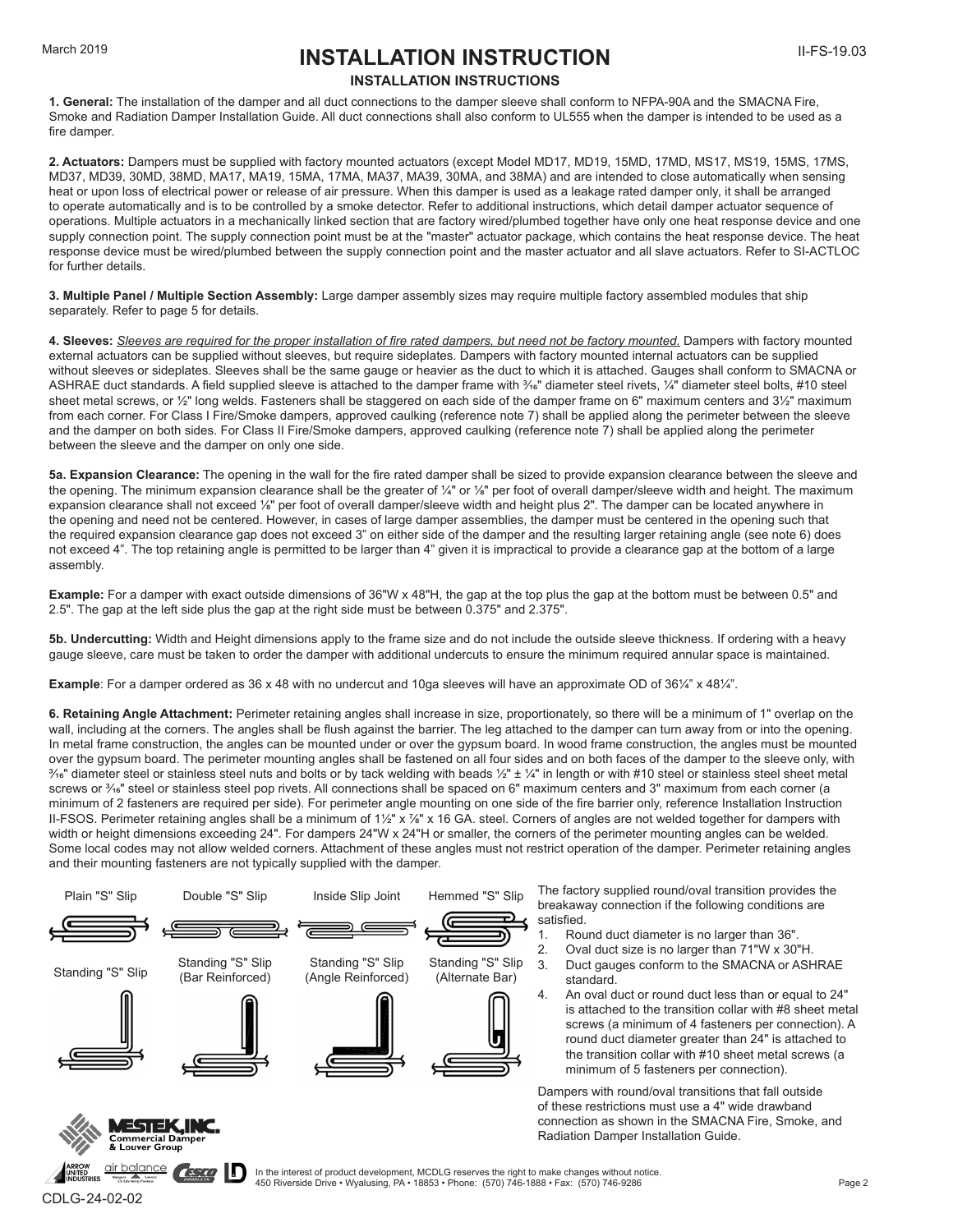### **INSTALLATION INSTRUCTION**

#### **INSTALLATION INSTRUCTIONS**

(Continued from Page 2)

**7. Caulking:** Caulk that is exposed to the airstream (ie on the inside of the damper sleeve) shall be one of the following: Dow Corning RTV732, Silco Sil-Bond RTV 4500, General Electric IS808, or Novagard RTV300. Breakaway flange caulking shall be Design Polymeric's DP1010 or Precision's PA2084T. Caulk that is not exposed to the airstream (ie on the outside of the damper sleeve) can be of any type that is certified (UL Classified) to have a flame/smoke developed index of 25/50 or less (re: UL723) and is approved by the local authority having jurisdiction. Caulking is allowed on any external/exposed portions of the damper sleeve, but is not permitted to be in the annular space between the fire barrier and the damper sleeve.

**8. Duct Connections:** All connecting ducts shall not be continuous, but shall terminate at the fire damper sleeve. Duct connections not listed as breakaways shall be considered rigid. For rigid type duct connections, the sleeve shall be a minimum of 16 GA. on dampers not exceeding 36" wide or 24" high or 24" diameter and 14 GA. on larger units. Maximum sleeve thickness shall not exceed 10 GA. galvanized steel. Dampers supplied with thinner sleeves require a breakaway connection. The following breakaway duct-to-sleeve connections may be used: Plain "S" Slip, Double "S" Slip, Inside Slip, Hemmed "S" Slip, Standing "S" Slip, Standing "S" Slip (Bar Reinforced), Standing "S" Slip (Angle Reinforced), and Standing "S" Slip (Alternate Bar). Breakaway joints shall have no more than two No. 10 sheet metal screws on each side and on the bottom. The screws shall penetrate both sides of the slip pocket. When a breakaway joint is used along the top and bottom duct connection, a flat drive slip no longer than 20 inches is permitted on the two sides. The damper is normally supplied with a factory attached sleeve (see Note 4 when field supplied sleeve). The standard factory supplied sleeve is 20 GA. galvanized steel (18 GA. on dampers wider or higher than 84") and assumes that a breakaway type duct connection will be employed.

**9. Maintenance:** Dampers shall be maintained at intervals as stated in NFPA 90A and 92A. Local codes or building conditions may require more frequent inspections and maintenance. A duct access door is to be located on the jackshaft side of each damper for periodic inspection and maintenance. Access to the damper shall be provided and be large enough to allow for inspection and maintenance. For small duct size, a removable duct may be necessary. The access is to be located on the jackshaft side of the damper. After the damper is installed, it shall be cycled and inspected to insure proper operation.

#### **Periodic Inspection and Performance Testing:**

Although the required frequency of this periodic operation testing varies by local jurisdiction, most local requirements reference one of two national standards, either NFPA 80 or NFPA 105. NFPA 80 covers the requirements for fire dampers and NFPA 105 covers the requirements for smoke dampers. Both documents contain the following frequency requirements for periodic operation testing: Each damper shall be tested and inspected one year after installation. The test and inspection frequency shall then be every 4 years, except in hospitals, where the frequency shall be every 6 years.

#### **Performance Testing Depends On Site Requirements.**

#### **A recommended procedure follows:**

- A. Visually confirm that the damper is in the full open position.
- B. Ensure that all obstructions, including hands, are out of the path of the damper blades and then remove electric power or air
- pressure from the actuator to allow the actuator's spring return feature to close the damper.
- C. Visually confirm that the damper closed completely.
- D. Reapply electric power or air pressure to reopen the damper.
- E. Visually confirm that the damper is in the full-open position.

**NOTE:** If lubrication is applied, it shall be of a dry type.

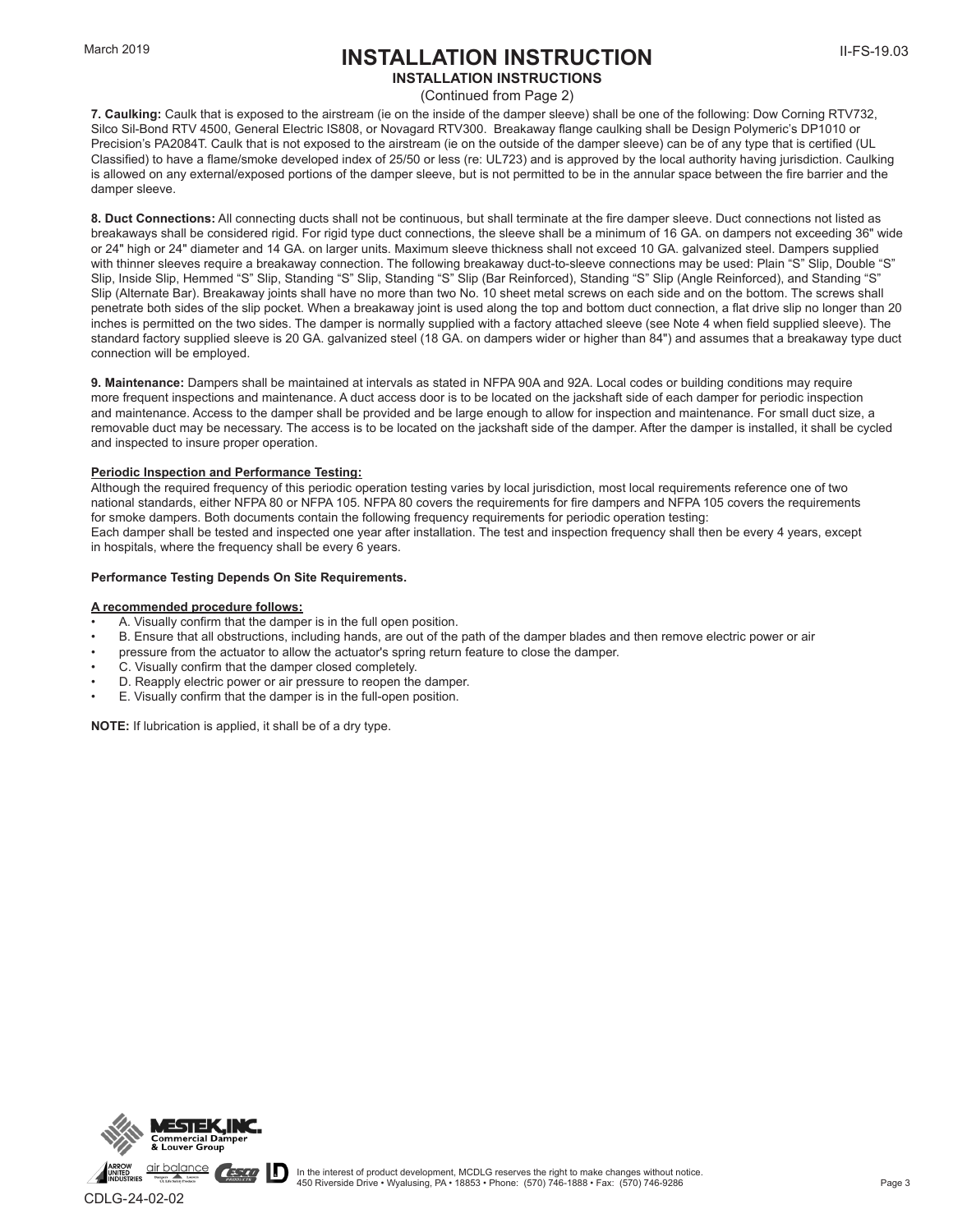# March 2019 **INSTALLATION INSTRUCTION**

### **STANDARD MOUNTING DETAILS**

#### **Vertical, 2-Side Retaining, Masonry**



### **Horizontal, 2-Side Retaining, Masonry**



**\*** When floor mounted, the actuator is to be mounted on the top side. Exception: Model FA, CA, MA, and UA can have the actuator mounted below the floor as well, for dampers no larger than 32" wide by 36" high.

#### **Vertical, 2-Side Retaining, Metal Stud Vertical, 2-Side Retaining, Wood Stud**







CDLG-24-02-02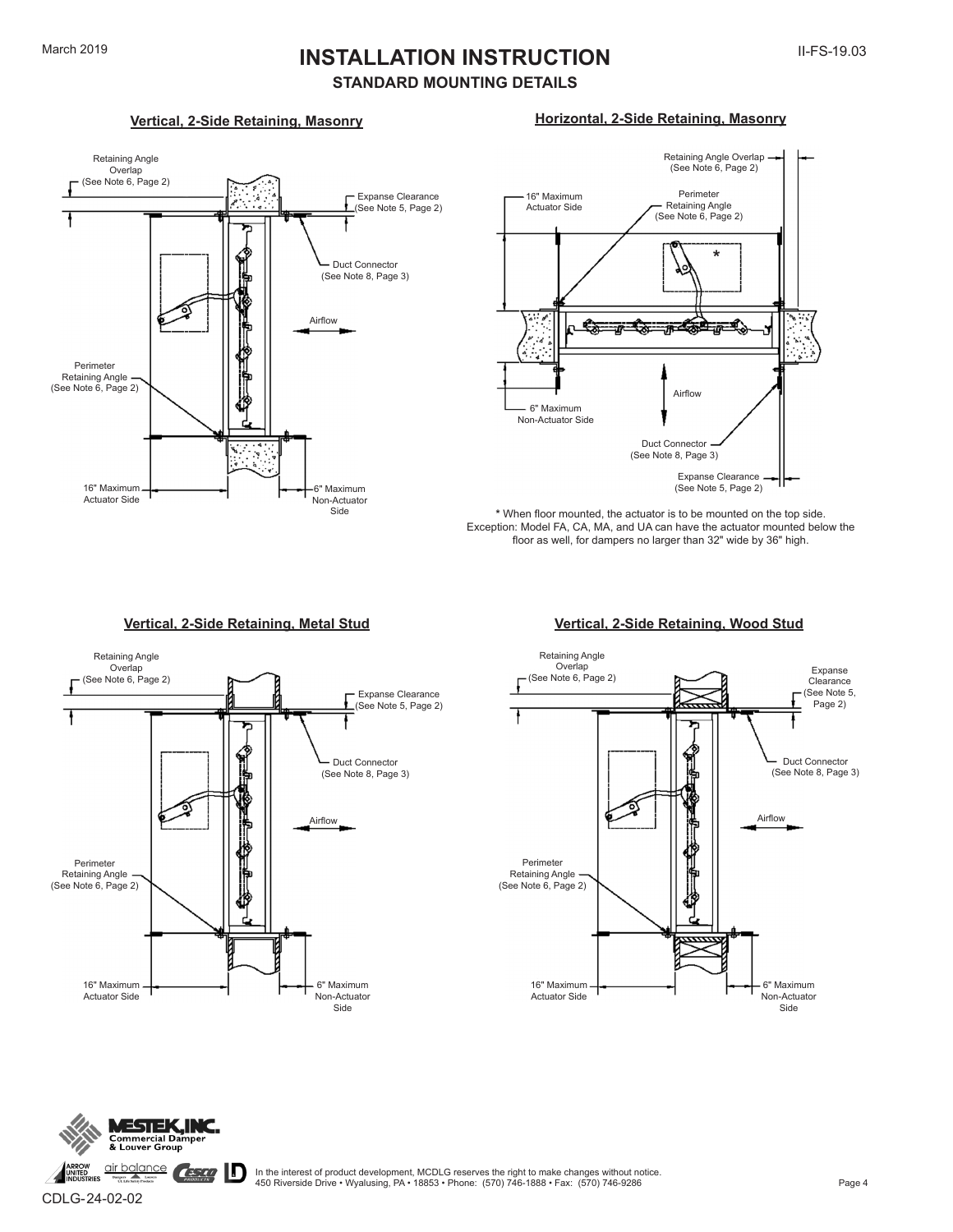### **INSTALLATION INSTRUCTION**

### **MULTIPLE PANEL / MULTIPLE SECTION INSTALLATION DETAILS**

#### Combination Fire/Smoke Dampers (Non-modulating)

- 1. Damper assemblies ordered without factory mounted sleeves are limited in size, so that the entire assembly ships as a single section.
- 2. Multiple panel high damper assemblies are electrically/pneumatically, but not mechanically linked between top and bottom panels if assembled within a common sleeve. Large sizes may require multiple sleeve sections - multiple sleeve sections are not mechanically or electrically/pneumatically linked.
- 3. Multiple panel wide damper assemblies are mechanically and electrically/pneumatically linked if assembled within a common sleeve. Large sizes may require multiple sleeve sections - multiple sleeve sections are not mechancially or electrically/pneumatically linked.
- 4. Damper assembly sections that are not mechanically or electrically/pneumatically linked each have their own heat response device and their own supply connection point, such that they operate independently. Multiple actuators within a linked section are factory wired/plumbed together.
- 5. Damper assembly sections that are mechanically and electrically/pneumatically linked share a single heat response device and a single supply connection point. Multiple actuators within a linked section are factory wired/plumbed together.
- 6. Damper assemblies that ship in multiple sections shall be fastened together using 1/4" diameter steel bolts, lockwashers, and nuts. Fasteners shall be on 6" maximum centers on both faces of the frame.

#### Combination Fire/Smoke Dampers (Modulating)

- 1. Multiple panel modulating damper assemblies will ship from the factory as a complete unit and must be ordered with sleeves.
- 2. Multiple panel high modulating damper assemblies are both electrically and mechanically linked between top and bottom sections at the factory.

#### Fire Damper

- 1. Damper assemblies ordered without factory mounted sleeves are limited in size, so that the entire assembly ships as a single section.
- 2. Multiple panel high damper assemblies are not mechanically linked between top and bottom panels.
- 3. Multiple panel wide damper assemblies are not mechanically linked between panels.
- 4. Damper assembly sections that are not mechanically linked each have their own heat response device, such that they operate independently.
- 5. Damper assemblies that ship in multiple sections shall be fastened together using 1/4" diameter steel bolts, lockwashers, and nuts. Fasteners shall be on 6" maximum centers on both faces of the frame.

#### **ELECTRIC WIRING SCHEMATICS**

#### Notes

- 1. All wiring to be in accordance with N.E.C. (NFPA 70).
- 2. Refer to actuator label for appropriate voltage.
- 3. Connect incoming ground to the actuator assembly.
- 4. If the actuator remains electrically energized, yet the damper remains in the closed position, check to ensure that the reset button on the heat response device is depressed.

#### **Electric Heat Reponse Device (EHRD) Electric / Pneumatic Sensotherm (ESOT / PSOT)**





In the interest of product development, MCDLG reserves the right to make changes without notice. 450 Riverside Drive • Wyalusing, PA • 18853 • Phone: (570) 746-1888 • Fax: (570) 746-9286

CDLG-24-02-02

**ESTEK, NC** Group

**CESTO** 

air balance

Page 5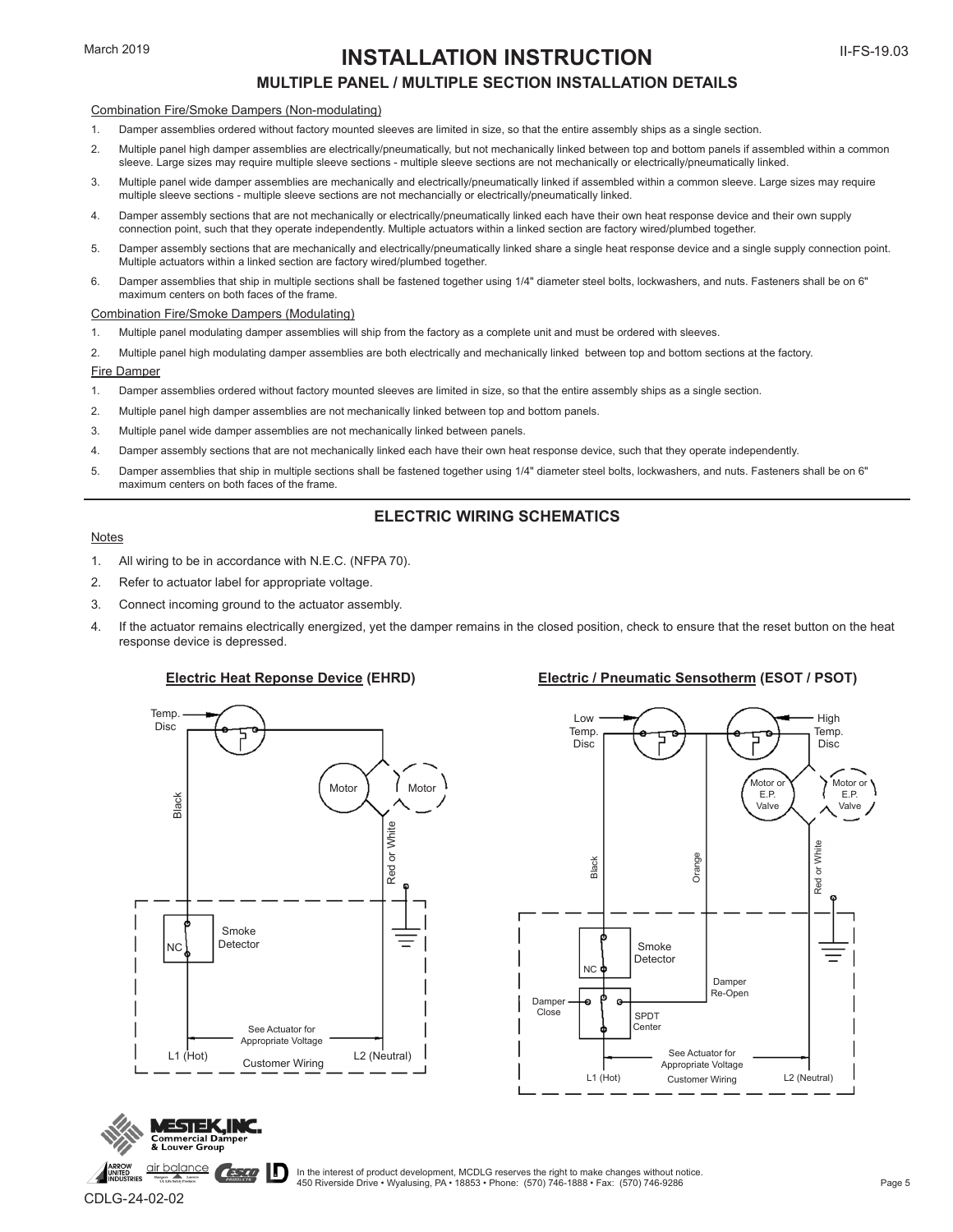# March 2019 **INSTALLATION INSTRUCTION**

Page 6

### **ELECTRIC WIRING SCHEMATICS**

#### **ESOT/PSOT Wiring, Test, and Operating Instructions**

Damper is supplied with one low temperature thermal disc and one high temperature thermal disc. All dampers require a control switch (supplied by others) for re-openable operation.

#### **Customer Wiring**

- 1. Connect input power lead L1 from the normal closed position lead of the Master Control Switch (MCS) (or Remote Test Box, refer to SD-TEST) to damper lead L1.
- **Note:** If a smoke damper or other sensing device is to be employed, its NC contact set should be wired in sieries between the MCS position switch normal wire and lead L1.
- 2. Connect incoming lead L2 to damper lead L2.
- 3. Connect the reopen switch lead from MCS to orange damper lead.
- 4. Connect the incoming ground lead to the wiring enclosure.
- 5. If used, install position indication switch (refer to SD-SWITCH) per the schematic.
- 6. Replace enclosure cover.

#### **Circuit Test**

- 1. Place Master Control Switch in damper close position.
- 2. Apply power.
- **Result:** The closed indicator light (if used) should be on and the damper blades closed.
- 3. Transfer the MCS switch to damper re-open position.
- **Result:** The damper blades should open; the closed indicator light (if used) should go off and the open indicator light (if used) should go on. 4. Transfer the MCS switch to the normal position.
- **Result:** The damper blades should remain open and the open indcator light (if used) should remain on.<br>5. Transfer the MCS switch to the closed position
- Transfer the MCS switch to the closed position.
- **Result:** The damper blades should close; the open indicator light (if used) should go off and the closed indicator light (if used) should go on.

#### Emergency Operation (Smoke Management)

- 1. **MCS Closed Position:** Damper will close regardless of whether the thermal switch device has activated or not and regardless of the command for the smoke system.
- 2. **MCS Re-Open Position:** If the damper has not been exposed to an elevated temperature higher than its rating, the damper will open. Also, the damper will open regardless of whether the low temperature disc (165°F or 212°F) has activated or not and regardless of a command from
- additional sensing devices, such as a smoke detector.
- 3. Refer to SI-SDET for more information on smoke detectors.

**Note:** If the Master Control Switch (MCS) is in the re-open position and the high temperature thermal disc has not been tripped, the damper will remain open regardless of whether the low temperature disc and/or other sensing devices have tripped or not. If the damper has been exposed to an elevated temperature higher than its temperature degradation rating, or if the electrical or pneumatic supply has been disconnected, the damper will closed and remain closed regardless of any MCS position.

#### **MODULATING ACTUATOR WIRING INSTRUCTIONS**